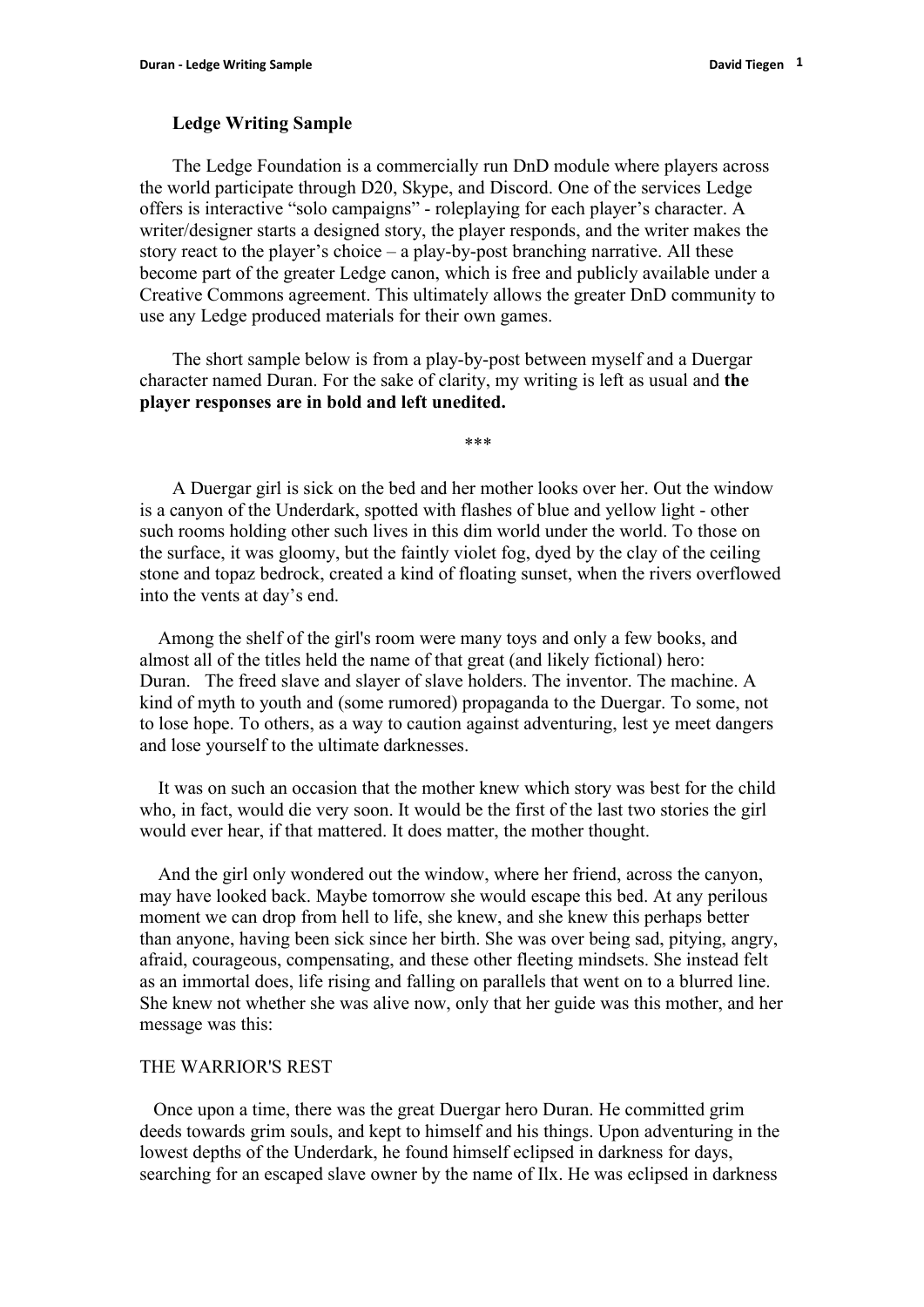that no light could pierce. He wandered and wandered, eating all his bread and drinking all his water, losing track of time, feeling, place, thoughts, until he found himself on a black sand beach. A shadow of a soul wore a white cloak and welcomed him there.

"Welcome to Ou," it whispered. "What would make you happiest?"

**The question took Duran aback, as his life had been a hard one; a life of horrors, atrocities, blood and death. It was a question that had never been asked him in all of his life; happiness was never a goal, never even a possibility, in his life. He sat for a moment, unspeaking, thinking on the question. A few answers floated about his head; Justice, Peace, Glory, Immortality, Perfection. As each word came into his head he dismissed them. Justice was not a truthful answer, there was little just in what he wanted meted out. Peace might have been possible once, but some memories never fade. As long as he lived he would never know peace; the Ilithids had seen to that. Glory seemed to seek him, not the other way around. Immortality had its allures, but it would be a means to an end; partof his path toseek Perfection. To become a Perfect being; no longer tied by the bonds of flesh, the clockwork precision of machine. A machine did not fear, did not feel pain, did not doubt. It merely was. But even Perfection would not satisfy Duran. Above all things there was one thing that would truly make him happy.**

**Duran whispered the word aloud, not even directed towards the specter, so lost in thought was duran. "Vengeance." The wholesale, uninhibited, complete annihilation of the Ilithids. Every last one to a man, dead, by his hands. The hate coursing through his veins,made him clench his hand tight, blood dripping down his hands. Quivering with rage, he burned for his vengeance. Taking a deep breath, (as this was before Duran became an Immortal, of course) he calmed himself, and fixed his gaze on the Spirit. "Vengeance. Every last man woman and child of the ilithid dead; by MY hands. That would make me happy; may my bones be burned to ash if it don't be true."**

**Duran snorted in derision, saying "And I suppose ye be the one to give it to me, Spirit? How do ye propose to make me happy then, eh? Tell ol' Duran that, eh?"**

The spirit did not say a word, but the place spoke of some sound. A pestle running the inside of an immense metal bowl. The sound grew deeper and wider, until the world vibrated with tension just quiet enough to reveal all the varying tones it was made of - jiggling, warm, and vibrant. An open sound.

The spirit turned its back and floated softly up the beach. Its cloak left a soft glowing trail for the Duergar to follow. Black sand gave way to odd trees with black fronds and gray trunks. They surrounded a cool pond. An oasis of some kind. There, at the other side of the pond, waited a second spirit. It wore a black cloak.